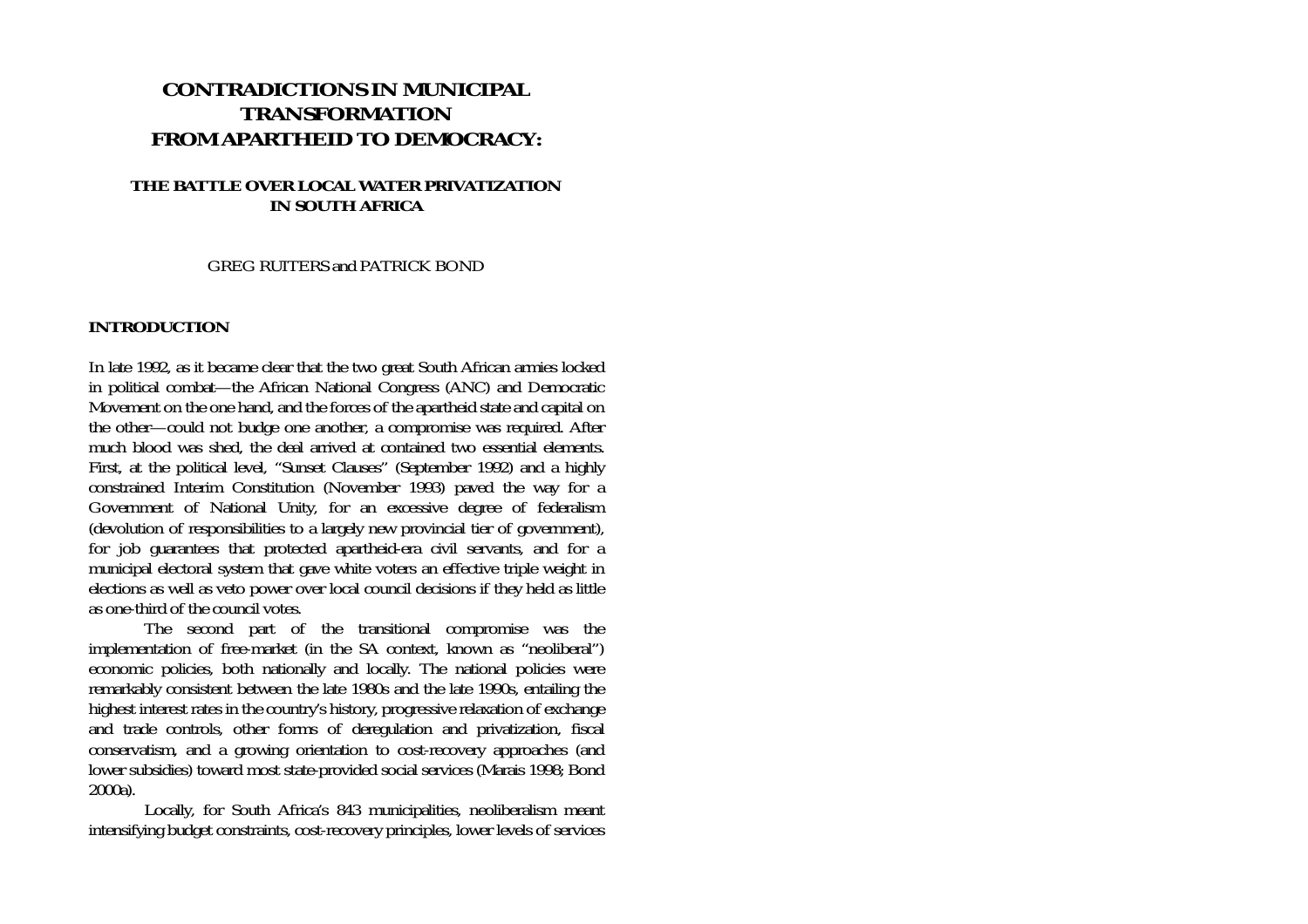(e.g., pit latrines in new low-income residential developments instead of flush toilets) and unprecedented cutoffs of services (including water and electricity) to those residents not able to pay their municipal bills. The desperate need to resolve massive backlogs of basic municipal services—water, sanitation, electricity, housing, roads and stormwater drainage, streetlights, rubbish removal, recreational facilities, even clinics (sometimes the responsibility of a municipality)—was sacrificed on the altar of fiscal discipline. (As many as half the municipalities were officially anticipated to be so fiscally unviable that by 2002 they would be declared bankrupt and merged into larger rural district councils.) This condition, in turn, led to a fascination, beginning in the early 1990s under late-apartheid municipal managers but intensifying under the new government, with municipal privatization.

 This was an important moment, for at the same time a relatively new phenomenon was maturing: Transnational Corporations (TNCs) in the fields of water and other municipal services were scanning the globe for sites of municipal investment and management opportunities, where takeover of municipal waterworks would allow dramatic retrenchments of civil servants, dramatic increases in water tariffs, and the opportunity for healthy profits (typically 30 percent in US\$ terms, according to the World Bank's International Finance Corporation) (Bond 2000b: chapter 4).

 Thus the late-apartheid regime as well as a conservative bloc from the new ANC government (largely located in national government's Department of Constitutional Development), working closely with TNCs and their international boosters (especially the World Bank, as well as international merchant banks), began introducing municipal privatization by stealth. Small towns in the impoverished Eastern Cape Province were the first targets (1992– 96), followed by medium-sized towns like the Mpumalanga Province capital city of Nelspruit (1996–99), and then the country's largest metropolis, Johannesburg (1999). All faced commercialization and privatization of key functions. However, arrayed against the TNCs, the conservative forces in government, and key municipal bureaucrats are new alliances of unions and communities that have fought the commodification and privatization of municipal services to, so far, a standstill.

 Indeed, the privatizers have been surprised at the depth and resilience of opposition. In even small Eastern Cape towns, and certainly in Nelspruit and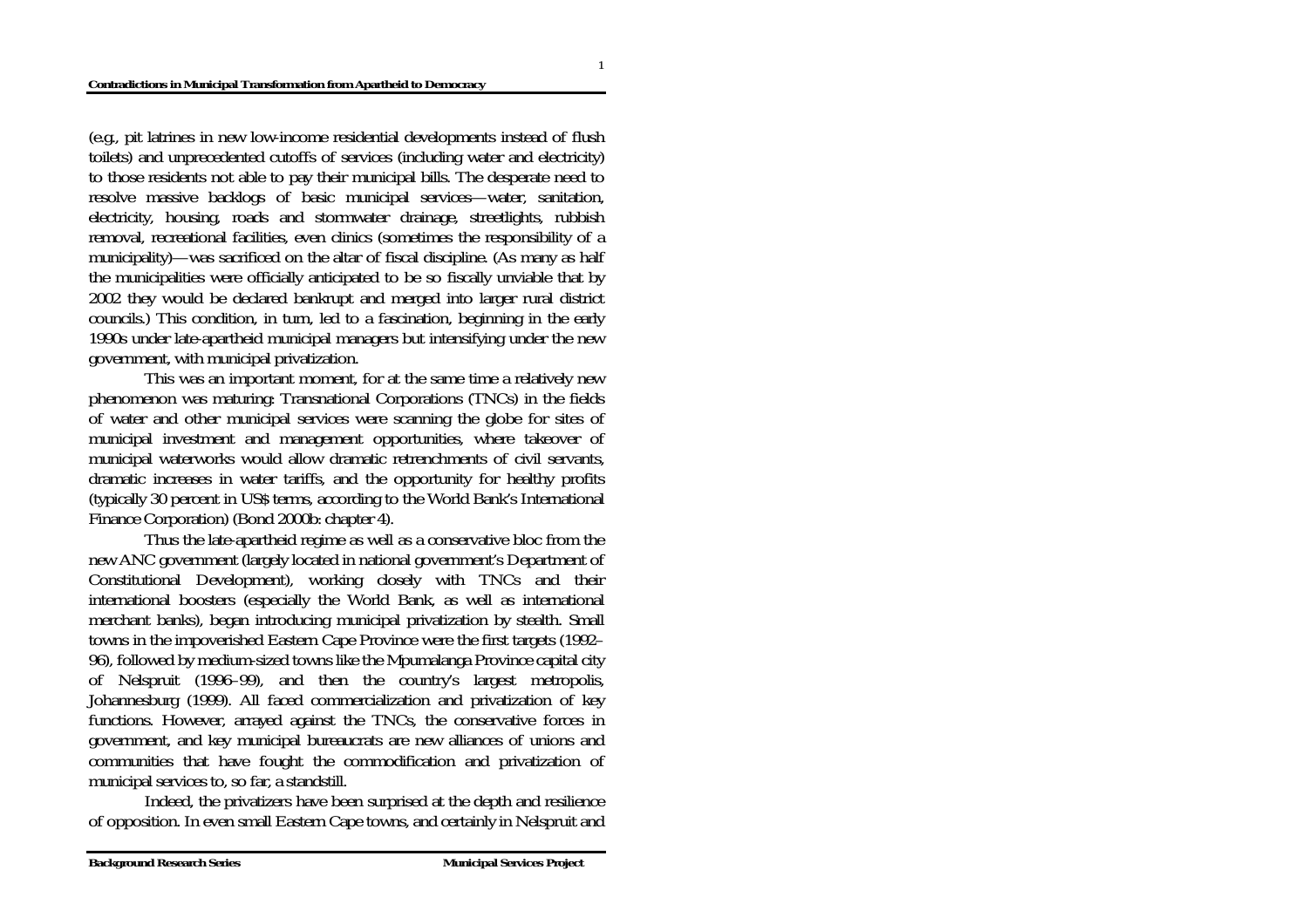Johannesburg, crucial battles are being fought, with the South African Municipal Workers Union (SAMWU) playing a leading role. In turn, this struggle has begun to define radical politics within the trade union movement as a whole, and within South Africa's major progressive forces more broadly. SAMWU declared "war" on privatization in 1997, on grounds that the water and waste service contracts signed during the 1990s are part of a wider scheme by the multinationals to obtain lucrative contracts to control all viable municipal services in South Africa (*Mail and Guardian*, April 1, 1997). SAMWU has also internationalized the antiprivatization struggle via its relations with Public Services International, the global public-sector workers union federation. Since most of the privatizers are TNCs, SAMWU is also playing a major role at the international level in forging resistance.

 This article traces the ebb and flow of municipal fiscal crisis, investment strategies, pricing and related issues, and the politics of resistance. The conclusion confirms that South Africa remains an inspiring setting to consider the deeper meanings of democracy and to assess how people translate local grievances into political activism.

# **THE EASTERN CAPE WEDGE**

The TNCs deserve much closer attention in understanding post-apartheid urban landscapes, for in many respects South Africa's municipal privatization has been a "supply-side"–led phenomenon. A French expert on municipal services, Dominique Lorrain, argues that TNCs use a low-risk, trial-marriage approach at the outset. They also acquire participation in domestic firms (Lyonnaise des Eaux, for example, forged a consortium—called Water and Sanitation South Africa (WSSA)—with a huge SA construction company, Group Five) in order to "become accustomed to the country, thereby acquiring assurance" (Lorrain 1997). Even when not initially profitable, this kind of "lossleader" strategy fits into regional strategies with the larger cities as the key prize. In competing for the big contracts, smaller ones may end up underwriting larger ones where more substantial cost reductions may be offered to win such large contracts (Marvin & Guy 1997).

 In some of the most impoverished and remote areas of South Africa, TNC water companies set down roots. In Fort Beaufort, a town of 35,000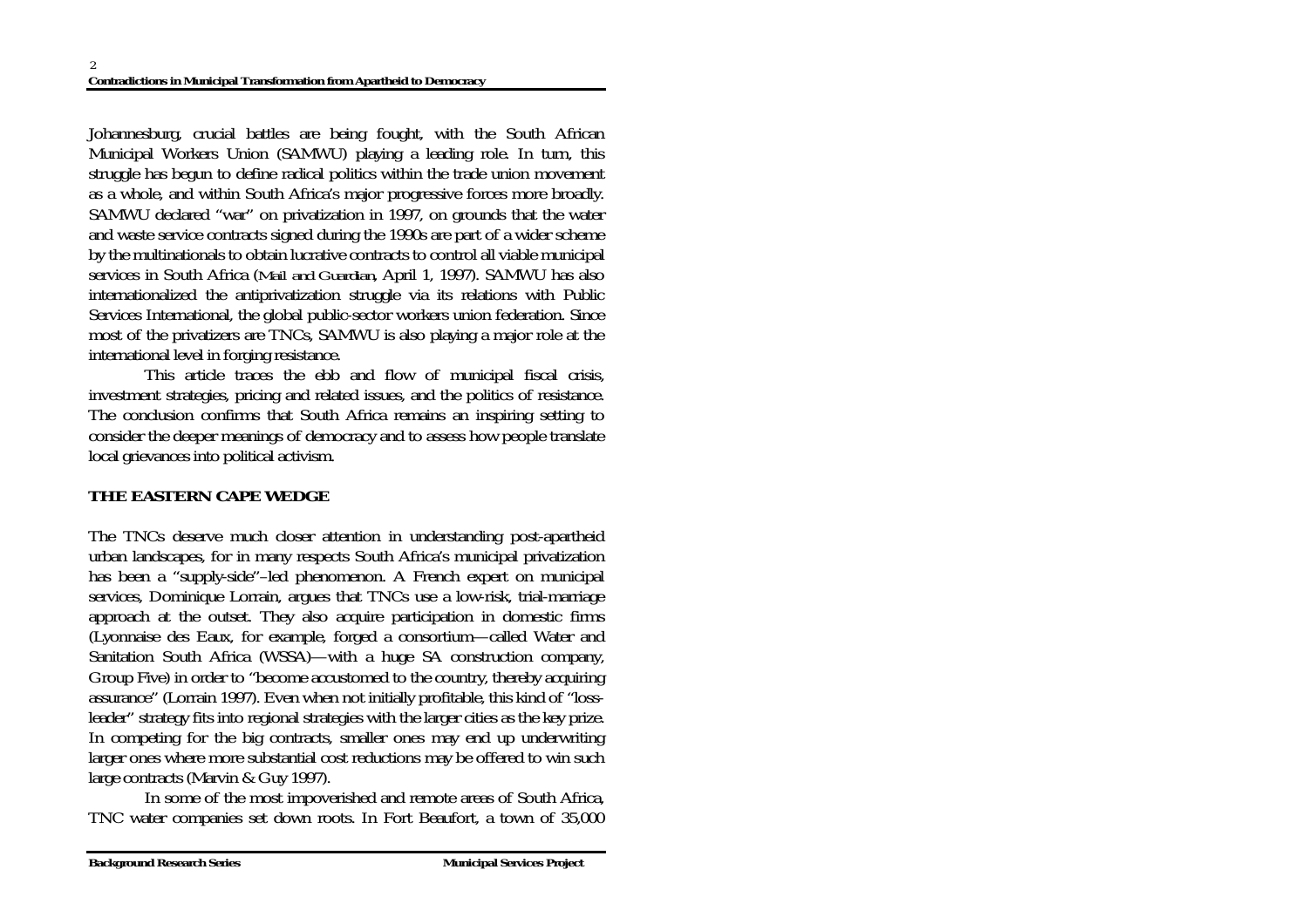residents in the middle of the Eastern Cape, the world's biggest water company, Lyonnaise des Eaux, runs a tiny water/sanitation system whose 32 workers service 3,400 house connections (mainly in the formerly white areas) and a late 19th-century "bucket system" in Bhofolo township. By all accounts, this inherited sanitation system—which relies on workers going house-to-house, emptying buckets of night soil by hand—is one of the most unhealthy and undignified legacies of apartheid. As government itself has put it,

> The history of the development of sanitation services closely parallels the history of water service development in South Africa. In the wealthy municipalities and towns the development of water supplies generally made provision for the greater quantities of water required for water-borne sewage services. Black local authorities in some areas undertook water borne sewage development but in many places the bucket system is still used today. In rural areas the situation is even worse with very low levels of service provision. The impact that this state of affairs has had on the health of the population and on the environment at large is enormous…Bucket systems of sanitation are not considered as adequate from either a health perspective or in terms of community acceptability. They should be phased out over a period of five years throughout the country (Water and Sanitation White Paper, DWAF 1994).

In Bhofolo township, sanitation has not improved since liberation in 1994. Buckets are collected just once a week, after they have overflowed. The local SA National Civic Organization branch complains that after they are emptied at the nearby sewerage plant, they are not properly sanitized. Back in Bhofolo, they are stored in the open, in the WSSA's backyard. The building where buckets are stored also serves as an area where workers congregate. Buckets have no lids. Likewise, the WSSA Customer Service Center in Bhofolo is a hazardous and unsanitary place. On the east side fence of the WSSA property, there are furrows of septic sewage—a moat that obstructs consumers approaching from the east side. Worse still, old-age pensioners in long queues spend several hours every month at this service center, which doubles as a pension payout point. Two tractors constantly drive around the township, further eroding the decaying dirt roads as they collect the night-soil buckets.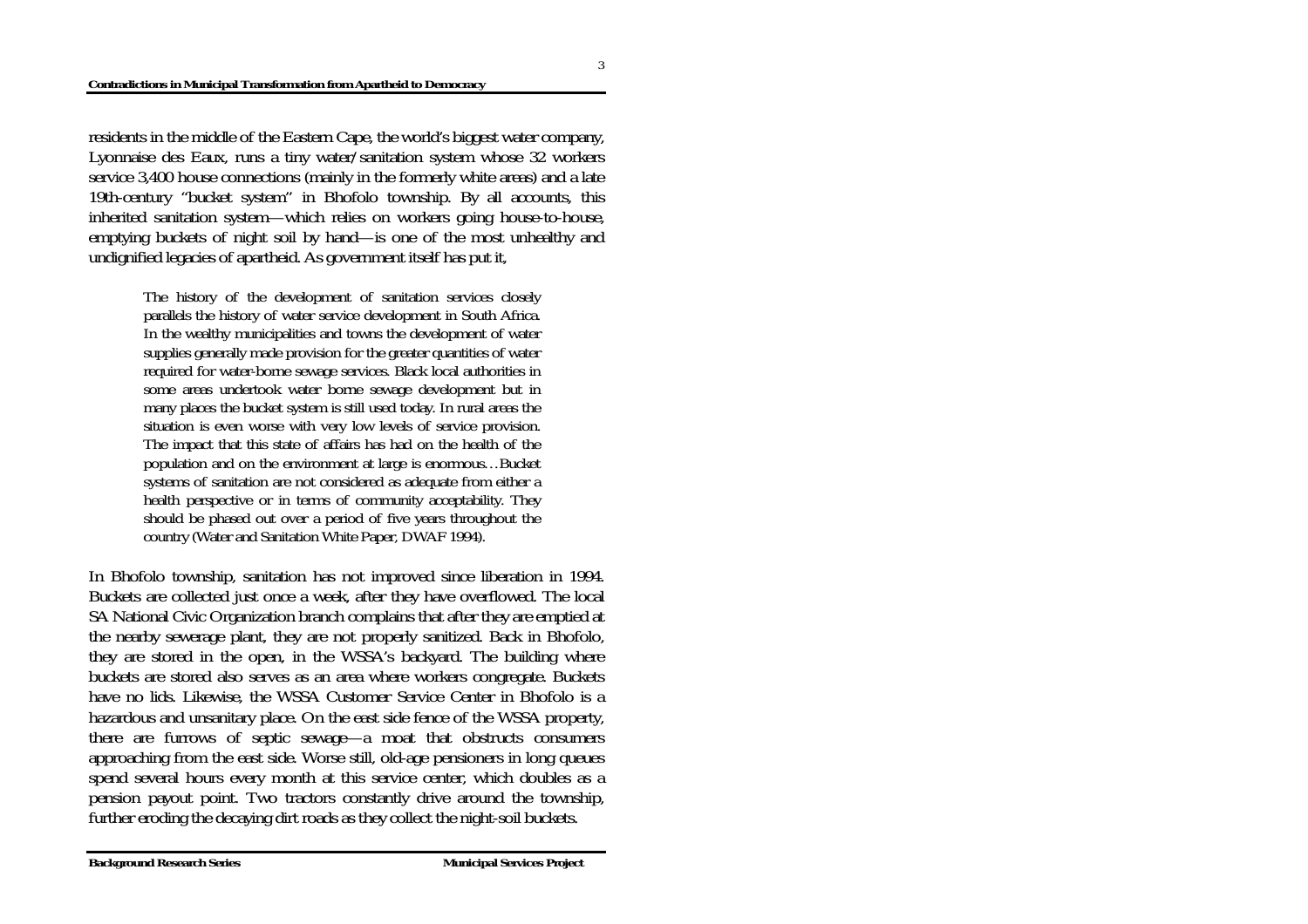The TNC strategy in maintaining archaic systems of this sort is logical. Companies like Lyonnaise des Eaux begin operations by using existing municipal facilities (the customer center is provided to them for free). Second, they regionalize the work and cut their overheads. Key WSSA personnel rove between Stutterheim, Fort Beaufort, and Queenstown. The company benefits from regional economies of scale and mobilities, while dealing with each municipal authority independently. The regional and area managers appear to function as a mobile team, while unskilled workers are more or less immobile. The company has cut costs even further by intensifying and speeding up the various municipal labor processes, and deploying technical workers across a wider regional space. This is not unusual, according to Green (1994:78–79): "An Australian study showed that companies reduce costs by up to 30% by using multi-skilled workers, cutting overheads scheduling all maintenance work, and cutting down on travel time by faxing instruction to technicians so that they do not have to come to the depot."

 While this approach may be cost-effective to Lyonnaise des Eaux/WSSA, it may not be so for the community. Indeed, the TNCs face a formidable problem in getting low-income black consumers to pay rising municipal services bills. In the model Eastern Cape town of Stutterheim, for example, nonpayment of services led to the municipality cutting off the water supply to 20 percent of all black township households during the last quarter of 1997 (Bond 1999b: chapter 5). As a community leader of the SA National Civic Organization (SANCO) branch put it, "We have little hard information on the WSSA. We thought WSSA was a black company, now we see it is a giant company. We don't know if there is a dispute resolution clause in the contract. We don't know if there is any monitoring of water quality." In addition to the tariffs charged for largely unimproved services, explicit complaints included lack of consultation by WSSA with community structures; confusion over responsibility for leaks in the water system, with many customers told to do repairs themselves or hire private plumbers; lack of accountability more generally; lack of transparency with respect to the municipal contract; and concern over WSSA's unilateral power to fire workers.

 Municipal workers have had a much harder time on the job since the advent of privatization. The Eastern Cape regional SAMWU organizer observed that,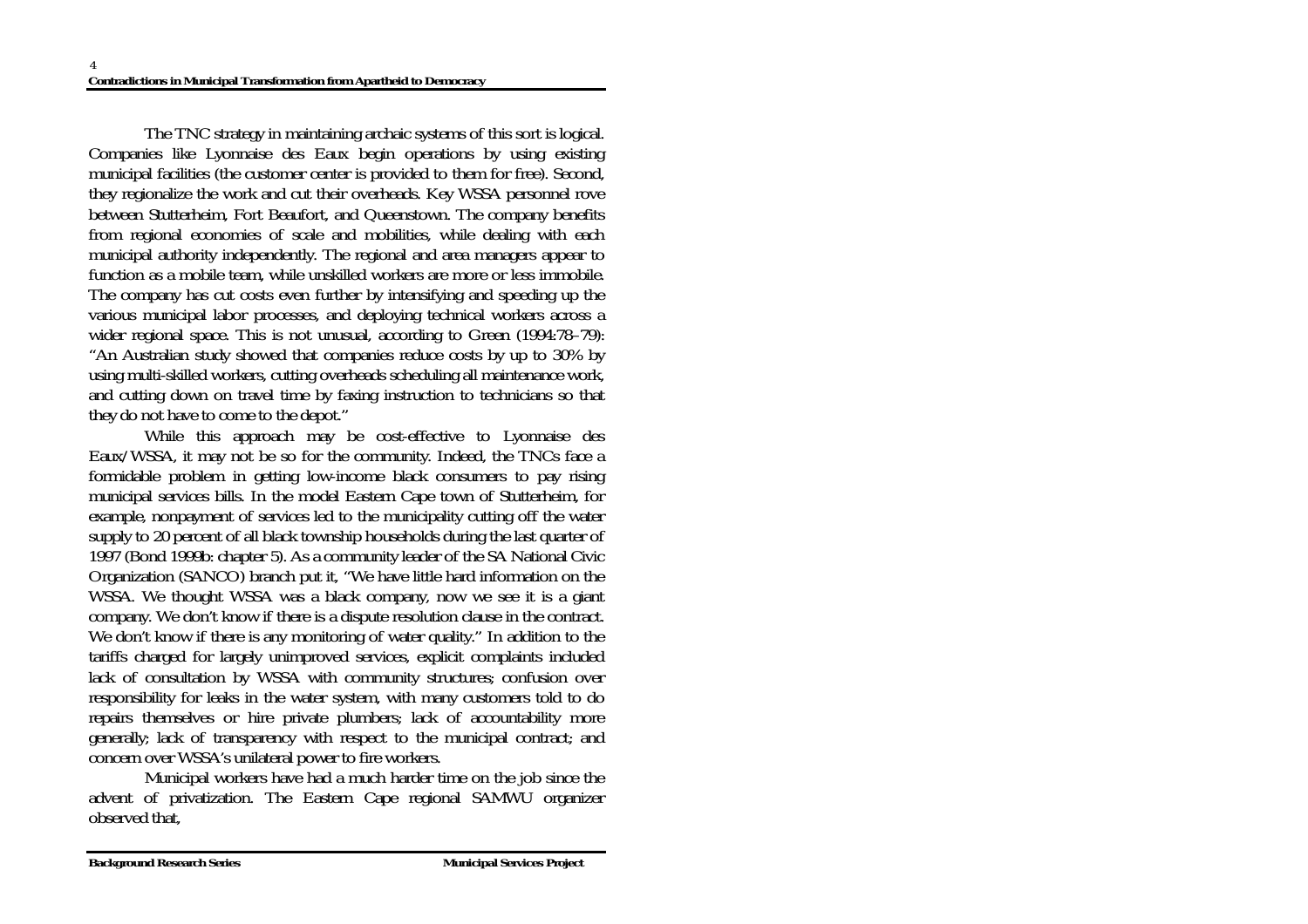promises of better conditions with WSSA were made in 1995, but have not been fulfilled. In fact, they said they would never pay less than the municipalities. But they did pay lower wages—leading to a work stoppage and threats of legal proceedings against WSSA. At that point the company agreed to equalize payments. After a one-day strike, WSSA agreed to fix the problem. But no back pay for the period when they paid lower than municipal-level wages has been offered. (Interview, M. Melitafa, December 4, 1998)

Shop stewards in Fort Beaufort report a variety of problems, including a downsizing program based on attrition and problems with pension payments to retiring workers. Commenting on the staff-workload ratio, a senior municipal official remarked that

I personally feel that they [WSSA] need more staff members. These people definitely work hard day and night—honestly it demands a lot of determination because they are understaffed—but it is clear that they do not have enough people to render adequate services. They have not budgeted for new places. (Interview, anonymous Fort Beaufort official, December 4, 1998)

These problems parallel the experiences of water privatization elsewhere in the region and the world, as even a brief overview of the major firms and their strategies demonstrates.

### **THE PRIVATIZERS**

Since World War I, Lyonnaise des Eaux has had strong colonial ties, with extensive business in North Africa (especially Morocco and Tunisia) and Central Africa (Togo and Congo). The firm extended its interests into gas, public lighting, and electricity generation and distribution until French gas and electricity were nationalized in 1946. France's two major water companies served the most profitable cities and neglected the small towns and poor districts. The latter districts required state subsidies, sourced mainly from a gambling levy (Goubert 1989:182–83).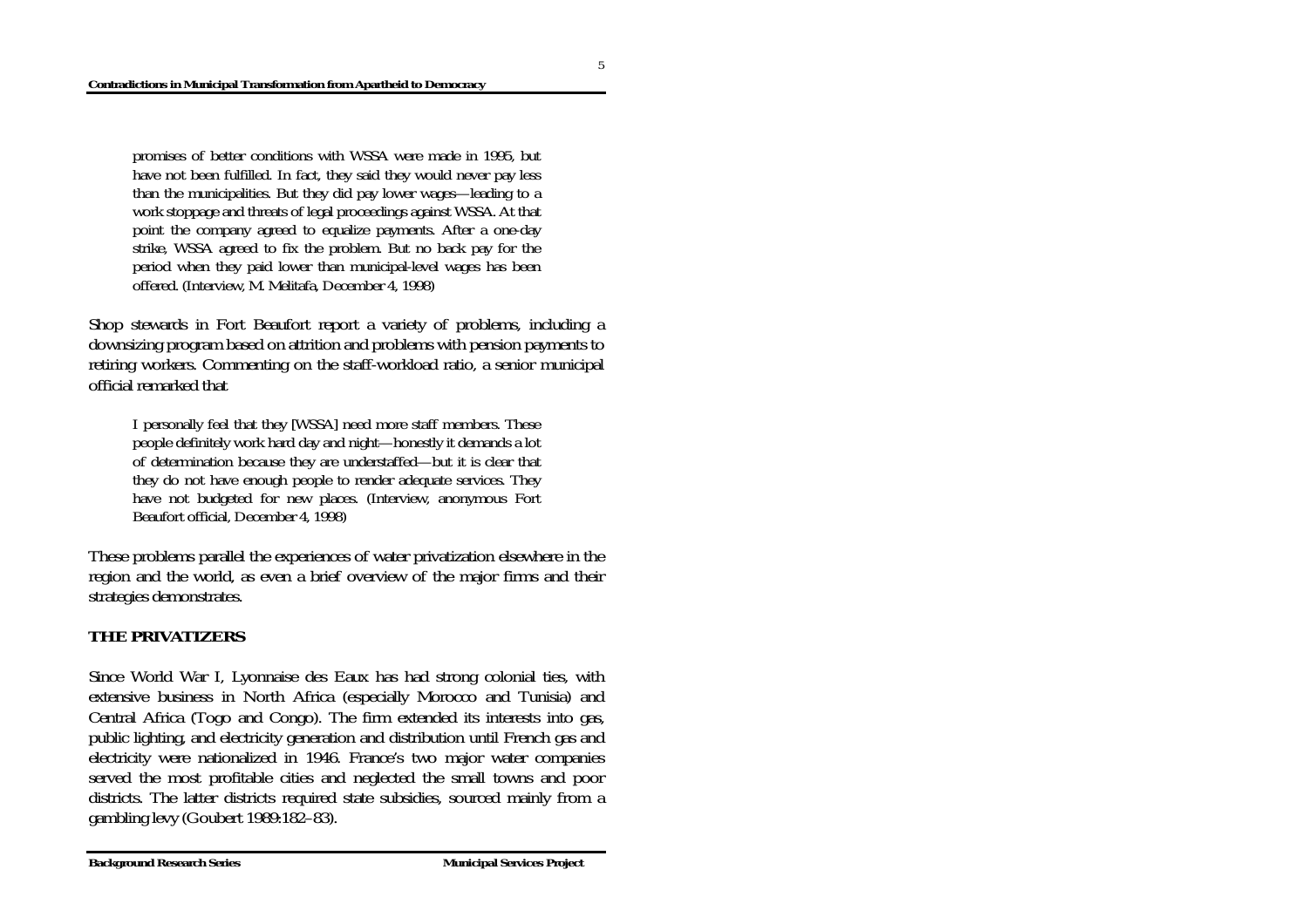In 1967, the Compagnie Financiere de Suez bank bought Lyonnaise des Eaux, giving it interlocking connections with other banks, insurance companies, and political interests. In 1972, Lyonnaise des Eaux acquired Degremont and in 1979, the waste management firm Sita. During the 1980s, Lyonnaise des Eaux expanded even more rapidly, acquiring controlling stakes in U.K., Spanish, and U.S. firms. In 1987, it took over the Société Générale de Belgique bank. In 1990, it merged with Dumez, refocusing activity on financial and industrial services, and in 1993 it won water supply contracts in Buenos Aires, Rostock, and Sydney (among the largest such deals in the world). In 1995, Lyonnaise des Eaux reorganized its construction-sector interests, and also became the leading cable television operator in France. Since 1997 the company has won additional water concessions in the Philippines, Indonesia, China, Vietnam, Argentina, Bolivia, Colombia, Morocco, Hungary, Romania, Germany, and the United States. By 1998, it employed close to 200,000 workers across the globe and had assets of more than \$15 billion (Lyonnaise des Eaux website).

 Lyonnaise des Eaux also owns 25 percent of another large firm, Aguas de Barcelona. This axis typically competes for contracts against one other major alliance: Générale des Eaux (now known as Vivendi) and Thames Water. Générale des Eaux has some 215,000 employees worldwide, and markets a wide range of services: water and sanitation, energy, waste disposal, construction, bus transport, health services, heating, cable television, mobile phones, and catering. A few other smaller companies include SAUR (a French company) and the British companies Anglian Water, North West Water, Biwater, and Severn Trent (Public Services International Privatization Research Unit 1996).

 Hemson's (1997) international literature review of privatizers' practices included these findings:

corruption in the tendering and drawing up of contracts, particularly in the US; monopoly in the privatized service; higher user charges; inflated director's fees, share options, and management salaries; widescale retrenchments; and anti-union policies ... The effects of privatization bear most radically on the poorest in the community; there is widespread evidence of more cut-offs in service and generally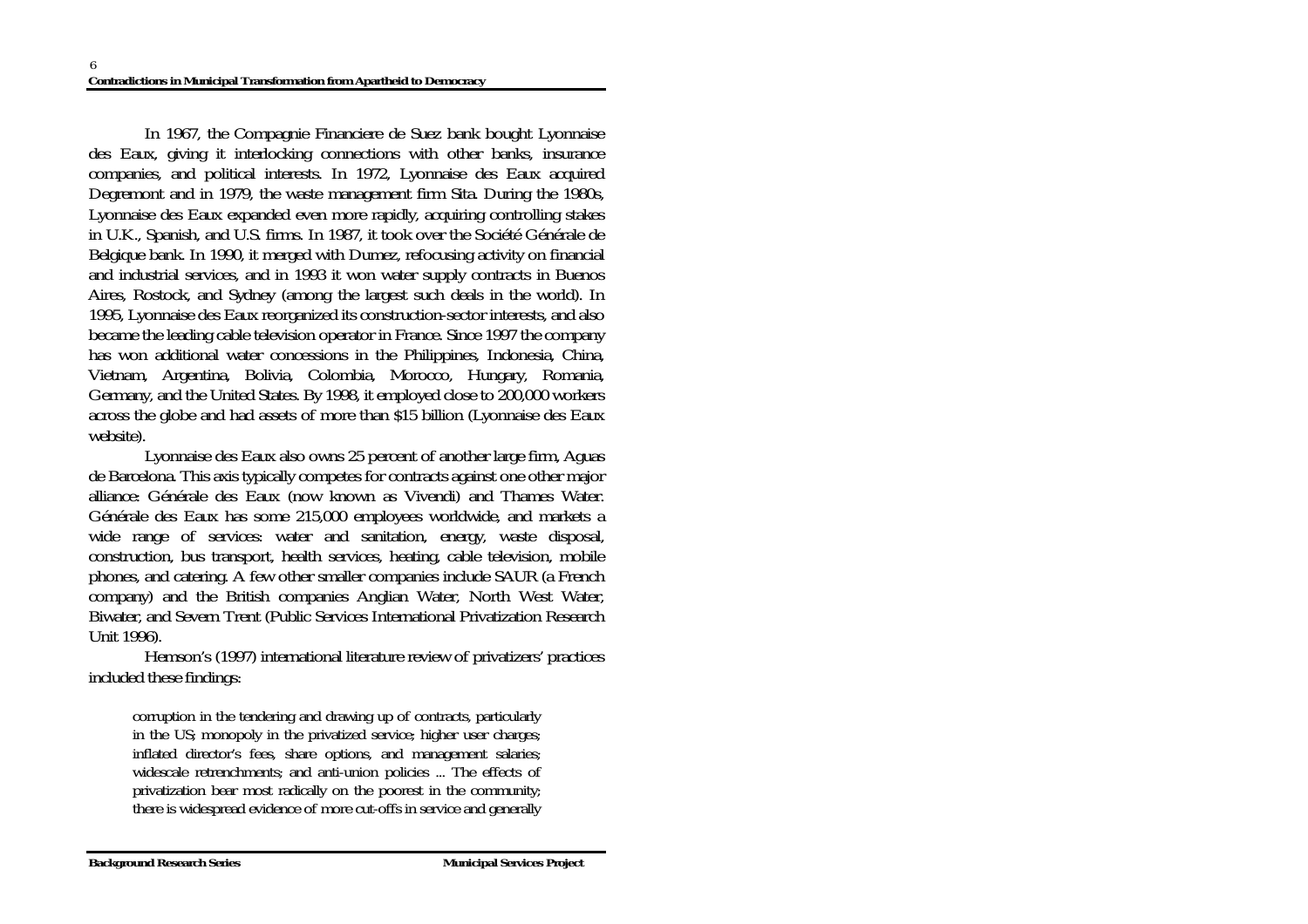a harsher attitude towards low-income "customers." Water in Britain is a case in point. Water and sewerage bills have increased by an average of 67 percent between 1989/90 and 1994/95, and during roughly the same period the rate of disconnections due to nonpayment by 177 percent. The inflexibility and hostility which often characterized public utilities' attitude towards non-payment has, over the same period, been replaced by an emphasis on pre-payment meters and "self- disconnection" as public goods have been commodified. Pre-payment metering is greatly advantageous to companies as the problem of poorer customers is avoided, there is a continuous revenue stream in advance of consumption, less of a "political" problem in confronting disconnections, and better form of debt recovery. Self-disconnection is associated with the reduction of consumption below the level consistent with health, safety and participation in normal community life. Studies have shown a surprisingly high number of self-disconnections of water supply for various periods by as much as 49 percent by those using pre-payment devices over a trial period. The most critical feature of privatization, however, has been that cross-subsidies are rooted out after privatization: those who need costly help have to pay for these services directly themselves ... Rather than cross-subsidies there has been the introduction of "cost-reflective" pricing (in which prices reflect the particular costs associated with a particular customer). This will end with greater differences in regional charges, the poorer paying more, and better off people with cheque accounts paying less with direct debits.

In South Africa, Lyonnaise des Eaux was a long-time beneficiary of apartheid business links through its subsidiaries Aqua-Gold and Degremont. Its initial water supply contracts were mainly with the homeland governments of KwaZulu (as early as 1987), Bophuthatswana, and Kangwane, and various mining companies. In 1992 a water supply contract was signed between Aqua-Gold and the Queenstown municipality (still controlled by apartheid-era bureaucrats).

 Companies like WSSA promised to "render an affordable, cost affective and optimized service, implement effective consumer management," and ensure that customers are "willing and able to pay for services, while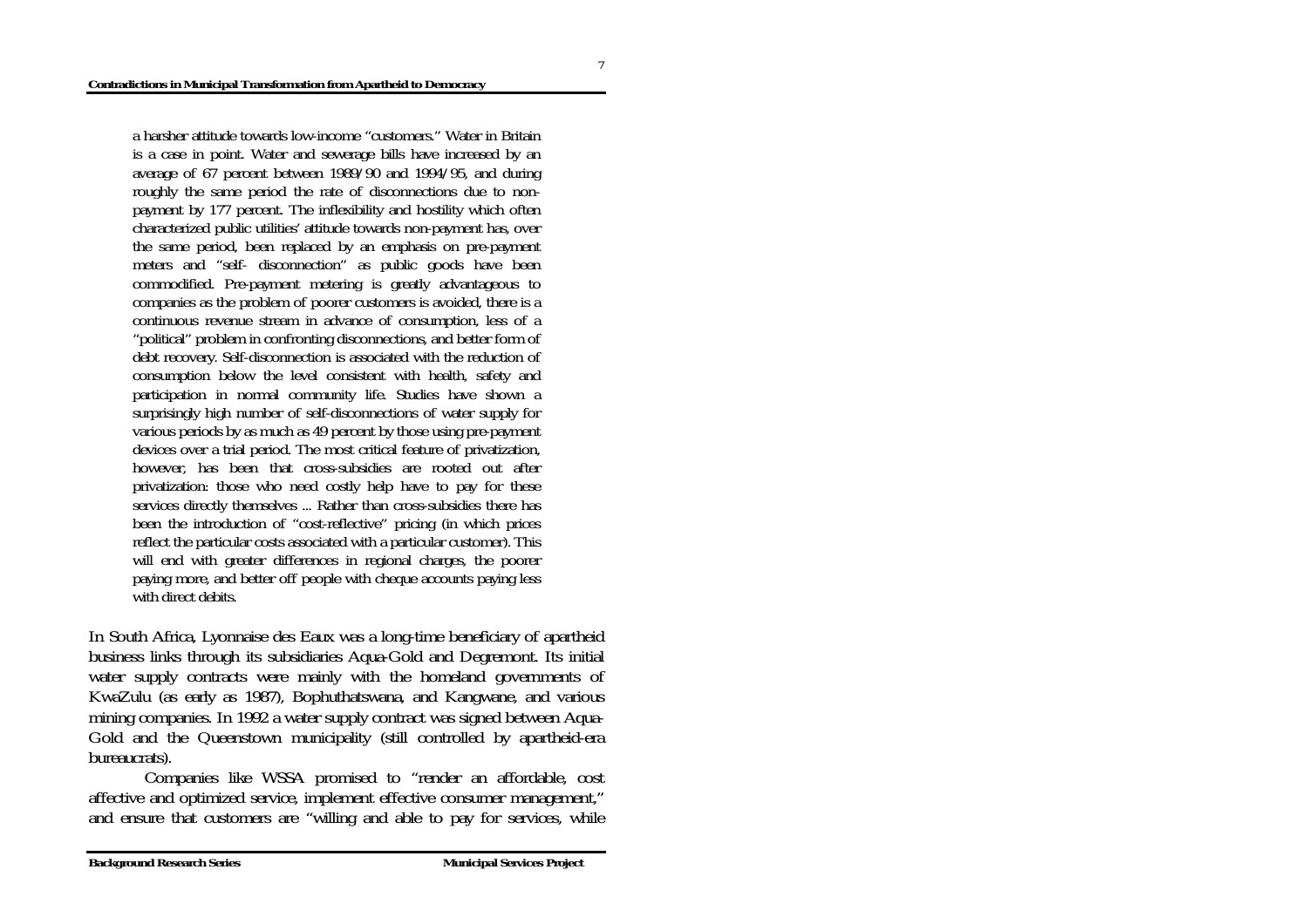maximizing revenue collection" (WSSA 1995a:1). Benefits also allegedly include "a more dynamic business environment, increased productive investment, workplace democratization, cooperation with small and micro enterprise, and more open and flexible management styles" (WSSA 1995b:1). Yet in practice, in the Stutterheim pilot, water services were instead characterized by WSSA's failure to serve any of the 80 percent of the region's township residents (classic cherry-picking), mass cutoffs of water by the municipalities of township residents who could not afford payment, and the cooption of the main civic leader into WSSA's employ, thus effectively rendering silent any community protest (Bond 1999a: chapter 5).

 WSSA is clearly trying to win a strong position in the local water market, and also intends to use South Africa as its base for making inroads into other countries in the region. However, in both ambitions it faces strong competition from other transnationals. While it bid for the water concessions in Nelspruit, Mpumalanga, and Dolphin Coast in KwaZulu Natal, it was beaten in both cases. Biwater is the preferred bidder in Nelspruit, while SAUR's Siza Water Company consortium won the Dolphin Coast bid.

 Regardless of competition, the two key struggles for the privatizers remain battling union/community opposition, and ensuring that the state serves their interests. This was by no means guaranteed, but by 1996, as one of WSSA's South African partners happily concluded, "Whilst these are early days in winning their acceptance, we now have the support of the (ANC) government. We helped draw guidelines on private sector management of water and sanitation services and are now helping with a regulatory framework" (Everite 1996). WSSA has also actively promoted the concept of delegated management in municipalities around the country—holding regular seminars in different centers on the concept of delegated management and water concession projects. To assess whether concern about such potential "captive regulation" has merit requires analyzing the new government's own approach.

### **GOVERNMENT'S STRATEGY**

Lead bureaucrats within the Department of Water Affairs and Forestry (DWAF) and the Department of Constitutional Development (DCD) began pushing a privatization agenda beginning in 1995. In 1996, DWAF's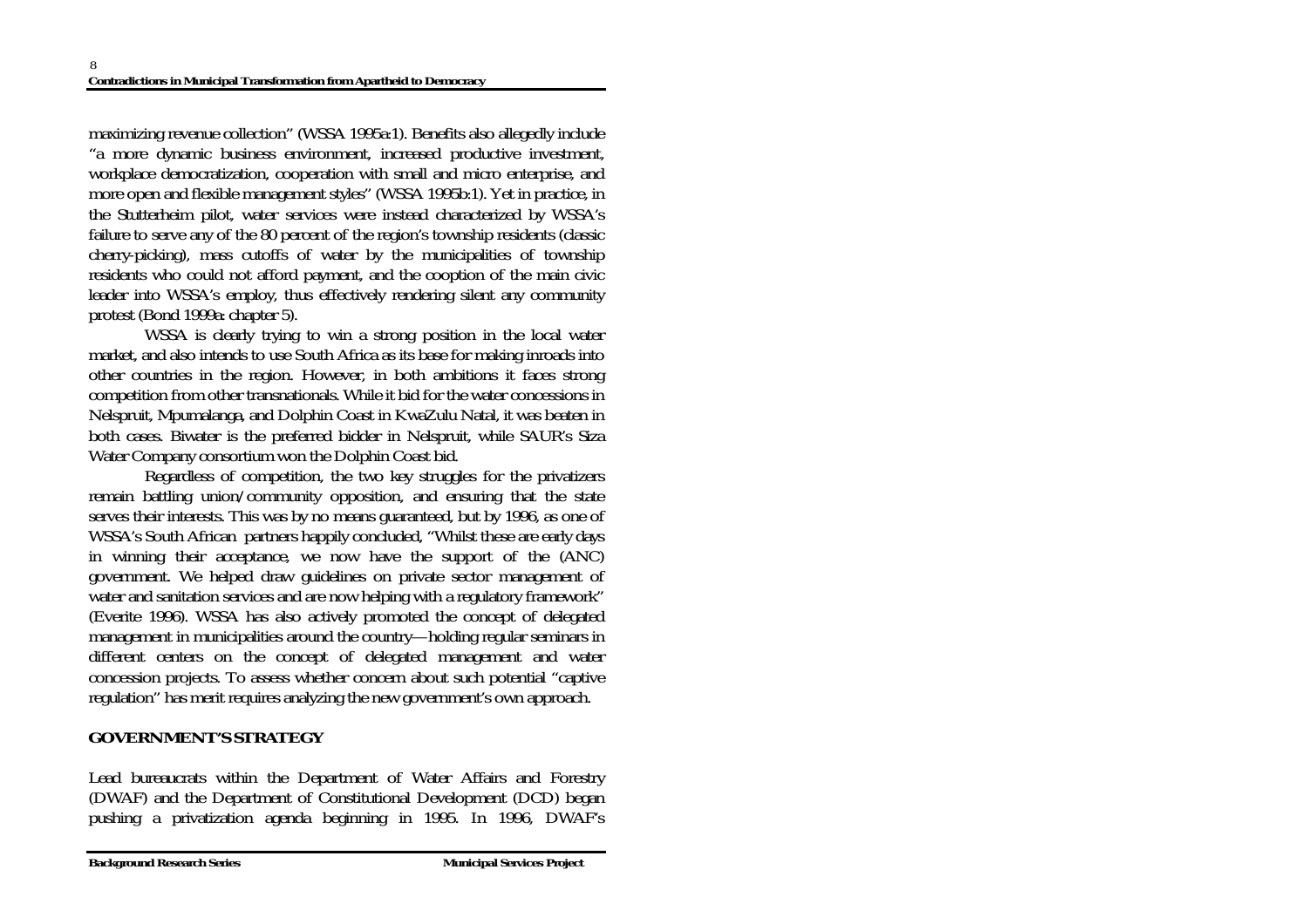Community Water Supply and Sanitation program commissioned several dozen extremely small-scale, rural build-operate-train-and-transfer contracts, involving NGOs and some private firms. But such serious problems soon emerged unsustainability, lack of consumer affordability given cost-recovery pricing policy, poor technical design, poor community control functions, mismatched NGO/private-sector roles and expectations, systematic inconsistencies with neighboring government-subsidized water schemes, and lack of training and transfer prospects—that by 1999, the concept was in many areas evaluated as a "failure" with respect to implementation by DWAF and DCD—whereby according to Masia et al. (1998:11), "The gaps between practice and policy have to be addressed head on lest the policies be invalidated"—and by its favored NGO implementing agency, the Mvula Trust (Bakker 1998).

 Nevertheless, DCD encouraged larger municipalities to contract out infrastructure- related services to the private sector using what were initially called Public-Private Partnerships (PPPs), for which in 1997 the DCD issued guidelines and helped establish a Municipal Infrastructure Investment Unit based at the Development Bank of Southern Africa. This was followed by DCD's draft regulatory framework in August 1998, in which PPPs were rebaptized as Municipal Service Partnerships (MSPs) and characterized as "a variety of risk-sharing structures within public-public, public-private and public-NGO/CBO partnerships" (DCD 1998:v). By December 1998, the South African Local Government Association and DCD had negotiated a Municipal Framework Agreement with unions.

 Thus within about four years of the advent of democracy, key political decision makers within the South African state—at national and local levelshad been won over to what effectively amounted to creeping privatization of core local services: rubbish removal, water works, and even municipal electricity supply. The primary advocates of privatization were the World Bank and its private-sector investment arm, the International Finance Corporation (which in 1997 announced a \$25 million investment in Standard Bank's South Africa Infrastructure Fund, an explicit privatization financing vehicle), as well as local and international firms. By 1997, Banque Paribas, Rand Merchant Bank, Colechurch International, the Development Bank of Southern Africa, Générale des Eaux, Metsi a Sechaba Holdings, Sauer International, and Lyonnaise Water had all met with officials of South Africa's fourth largest city, Port Elizabeth,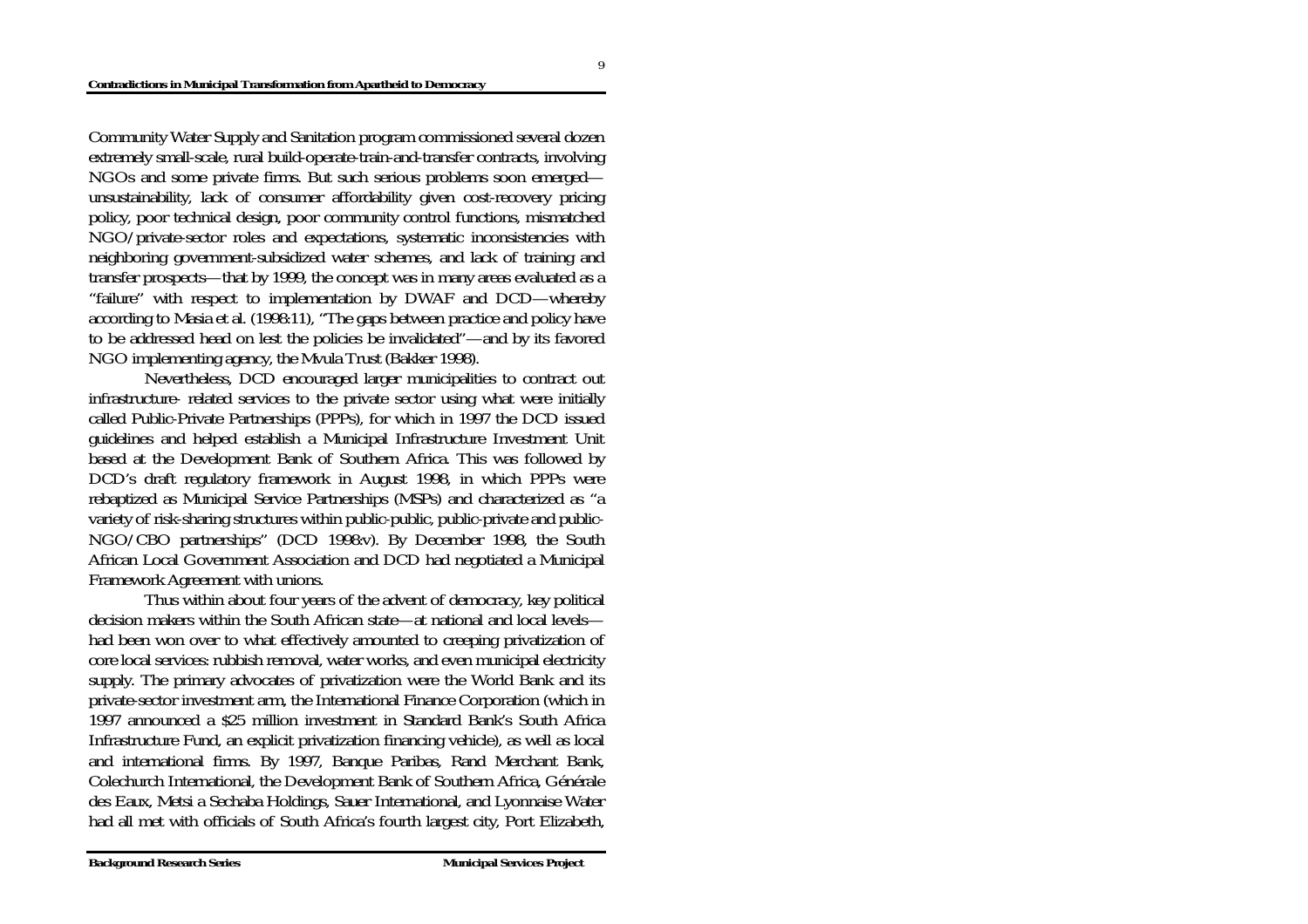for example, in the wake of a week-long 1996 World Bank study of the council's waterworks which suggested just one policy option: full privatization (Port Elizabeth Municipality 1998; Bond 1999a: chapter 4).

 The February 1998 Local Government White Paper endorsed privatization, while acknowledging the risks of cherry-picking (refusal to provide services to low-income areas), poor quality services, and unfair labor practices. A virtually unstoppable momentum had built up by 1999, supported by a R30 million USAID grant to DCD for the development of PPP business plans in various towns. These included Cape Town, Port Elizabeth, and Stellenbosh (where water and sanitation were reviewed by 1999), the Johannesburg suburb of Benoni (fire and emergency services), and several towns where refuse removal would be privatized. (In Cape Town's Khayelitsha township, the Billy Hattingh private rubbish removal scheme was so unsuccessful that by 1999, municipal workers had to be redeployed to back up the company.)

 These early PPPs suggest a penchant for long-term management contracts, entailing "delegation" of defined municipal functions for a ten, twenty-five, or thirty year period. They include operation, rehabilitation, maintenance, customer services, and expansion of assets, which are, however, still owned by the municipalities. Contracts are flexible, allowing for the company to extend or upgrade facilities but with municipal or noncompany finances. Unlike concession contracts, they involve less greenfield investment (such as extension of services to townships) and hence far lower risks for the successful bidder.

 DCD considered some of the pilots too conservative, if anything, for failing to promote sufficient concessions to assure increased capital investments. DCD officials identified constraints in the forms of legal obstacles and uncertainties with respect to contractual issues, tendering procedures, contract monitoring requirements, and dispute resolution procedures. By 1997, management contracts were said to be "only advisable when more ambitious forms of private participation are considered undesirable" (DCD 1997). The suspicion was, simply, that "contractors with international linkages might engage in management contracts in order to secure a privileged position in subsequent initiatives" rather than for the sake of providing optimum services, with the effect of "sabotaging open competition."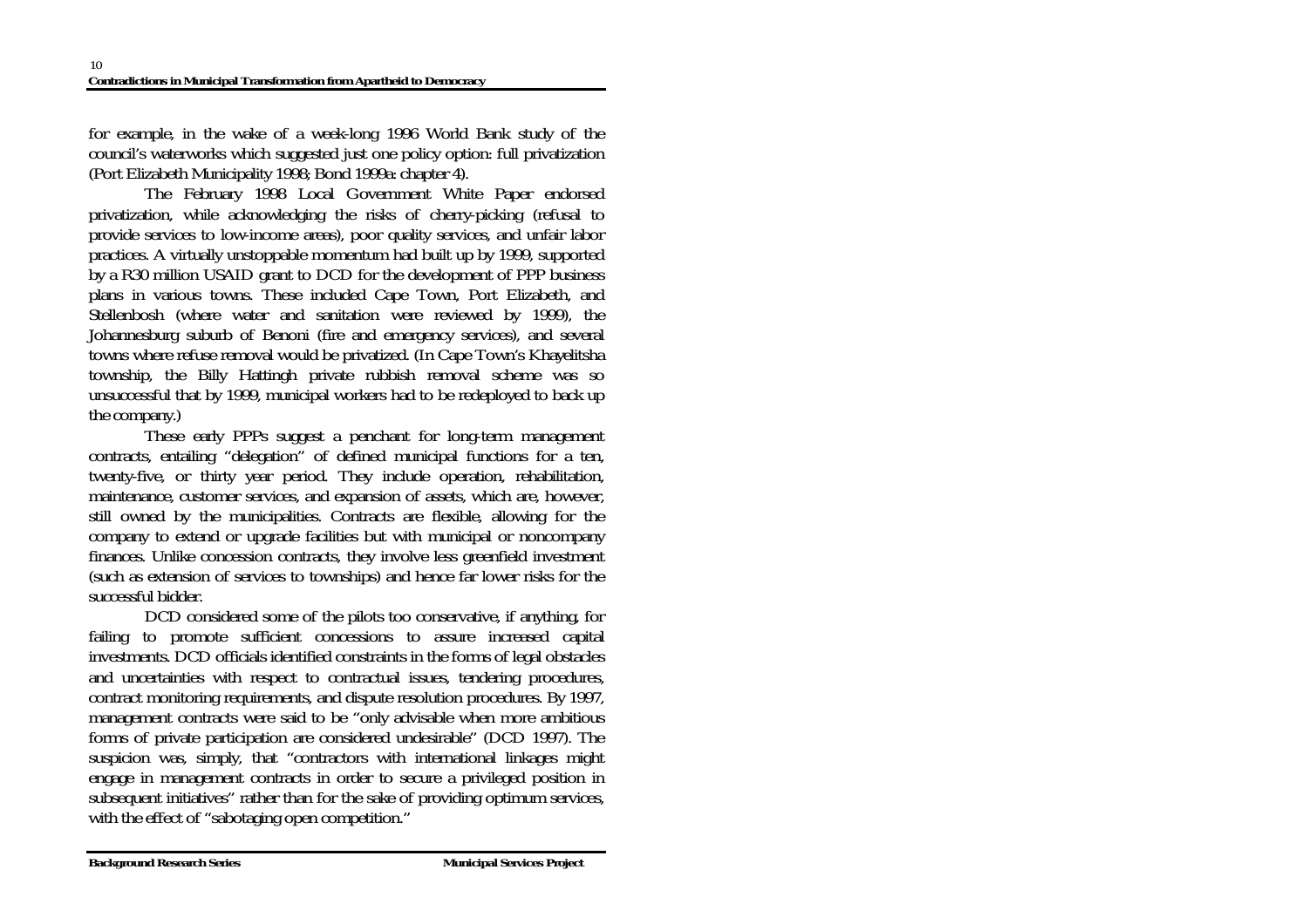Having raised these concerns, DCD's Draft Guidelines for MSPs then proceeded to diminish the role of municipal workers by insisting that "a municipality must consult, but is not obligated to negotiate and reach agreement regarding the labour aspects of the transfer with employees or unions as a condition for being authorized to proceed with the transfer" (DCD 1998:48). Yet, the reality was that SAMWU has been so effective in generating public opposition to DCD's plan and to participation by the British firm Biwater (the lead company behind Nelspruit's water contract), that, as SAMWU described it, "In December 1998, the Congress of SA Trade Unions and SAMWU signed a framework agreement with the local government employer body, SA Local Government Association around municipal service partnerships. The agreement was the product of months of negotiations. It concurs with national legislation that the public sector is the preferred deliverer of services and specifies that involvement of the private sector in service delivery should only be a very last resort—if there is no public sector provider willing or able to provide the service" (Weekes 1999:1). This major concession by DCD was the result of several years of intensified anti-privatization organizing by the union.

#### **WORKERS STRIKE BACK**

The South African Municipal Workers Union and the Independent Municipal Workers and Allied Trade Union (IMATU) have both expressed opposition to the privatization of municipal services, but with differing degrees of militancy and different strategies. SAMWU has campaigned actively at national and municipal levels, and its aggressive approach to defending members' jobs as well as addressing community issues is one reason that it emerged from the apartheid state as a left-leaning, fast-growing union. From 1991 to 1996, its membership soared from 60,000 to 112,000. Unique among unions, SAMWU has a membership geographically spread across the entire country, in most of South Africa's 843 municipalities.

 The average income of a SAMWU member is under R1,400 (US\$220) per month, roughly half the poverty line for a family of four. Its main campaigns have been wage- and benefit-related, and SAMWU's local-level battles during the 1990s eventually won the union an opportunity for central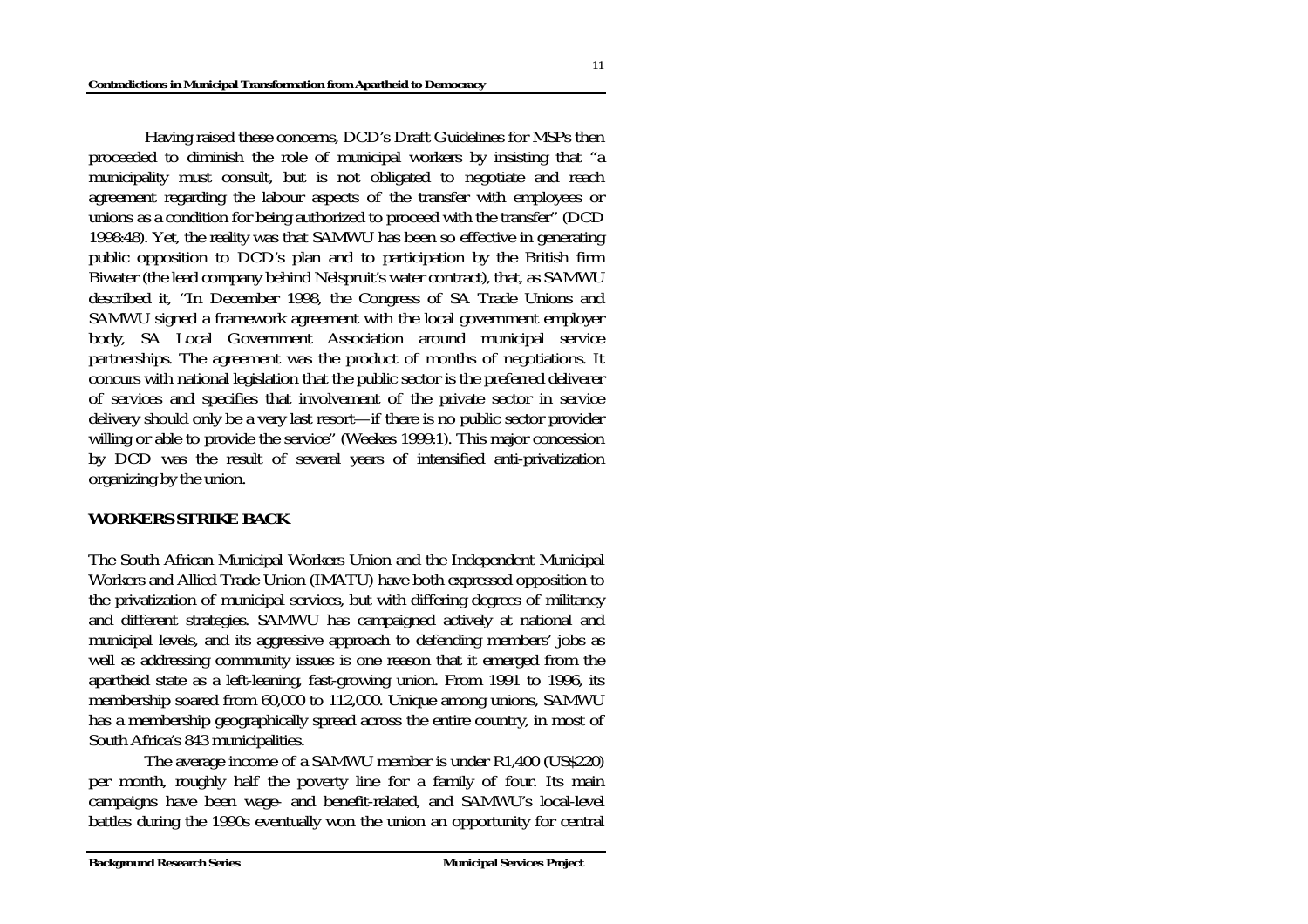bargaining (with the South African Local Government Association). The main competing union, IMATU, is made up mostly of supervisors, while SAMWU's concentration is on laborers.

 Organizationally, SAMWU still struggles to build its base in many difficult local settings. In dispersed small towns such as in the Eastern Cape, SAMWU "shopsteward structures are generally less developed than comparable sized firms in the private sector, although according to managers, there is a stronger tradition of solidarity and accountability among workers in lower job categories and hence within SAMWU structures," according to Klerck (1997:59). SAMWU's other great strength is its close relationship to black communities, as meter readers and service workers remain in regular contact with residents. This made it logical for the union to campaign against privatization with the companion slogan, "50 Free Liters of Water per Person per Day Free!"

 SAMWU operates on the left flank of the South African union movement, while in contrast some allies' investment companies (such as in railroads, air transport, and tourism) have begun to buy shares in partially privatized state entities. But the SAMWU campaign fits well within the broader self-interest of workers, as reflected in a speech to the Congress of South African Trade Unions Central Committee on June 23, 1998 by federation general secretary Mbhazima Shilowa:

The working class should reject assertions, which are aimed at ensuring that we accept the agenda of multinationals, financial markets, and the G-7 as inevitable. Accepting their assertions is tantamount to accepting that capitalism can solve the problems of society. The reality is that most of our problems stem from the ills of capitalism. As South Africans, we do want trade with the outside world. However, unlike these converts of the markets, we want not only free trade, but fair trade. The same goes for those who are unemployed. They do want jobs. It is, however, a fallacy perpetuated by business that they want any type of job, irrespective of wages and other basic conditions of employment on offer. We have to assert the right of workers to better quality jobs at a living wage. In this way, we will ensure that South African workers do not become economic slaves in the name of job creation. We need to intensify our support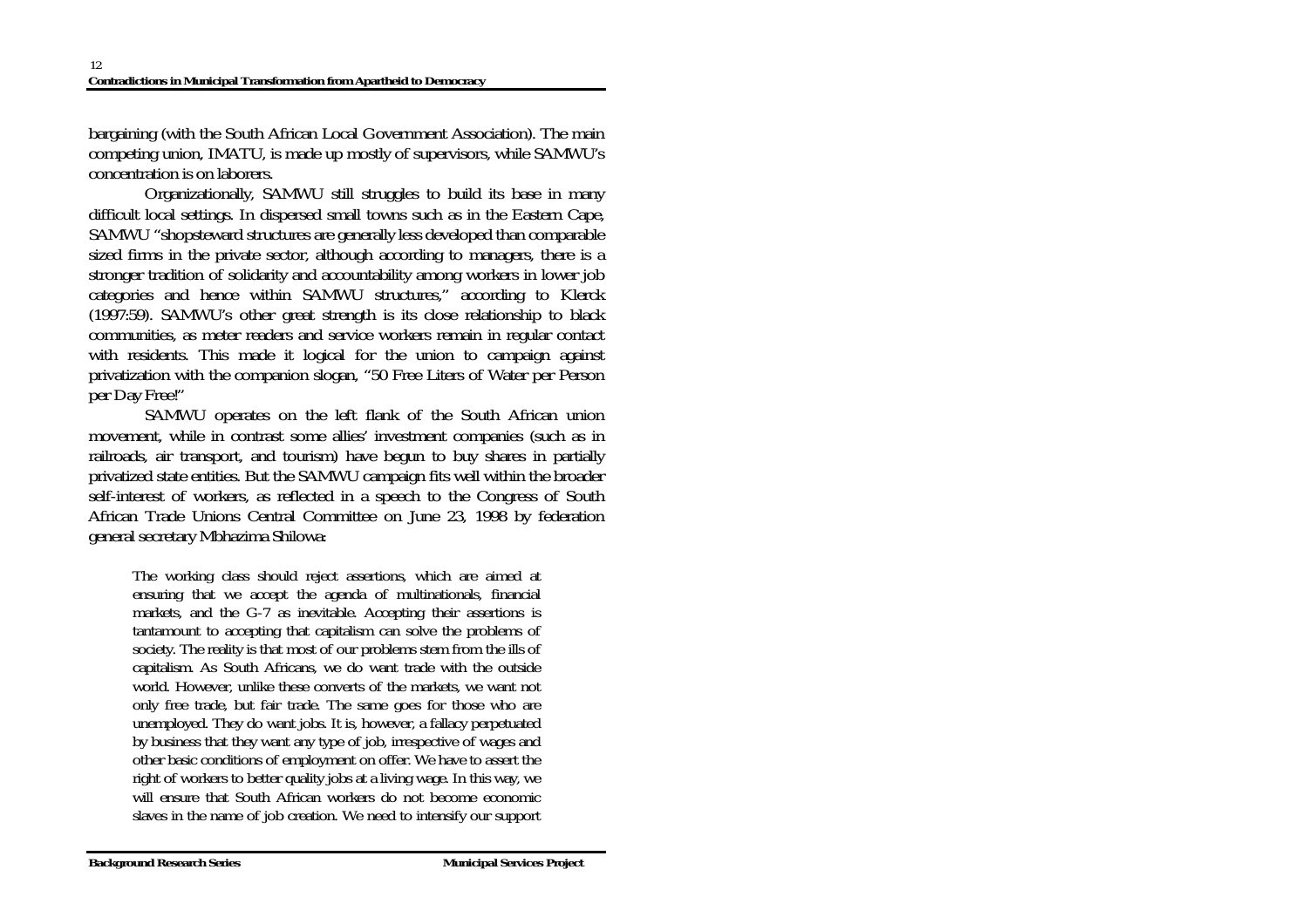for socialism. Our policies as a trade union must be guided by our long-term vision. Even where compromises are made, they should not undermine our socialist agenda.

Union resistance has been effective in slowing down, not stopping, the process of privatization at local government level. It has also forced the government to change its strategies for public-private partnerships. In Nelspruit, SAMWU and the Congress of South African Trade Unions, along with more advanced civic groups and local branches of the South African Communist Party and ANC Youth League, were effective in generating public opposition to a consortium led by Biwater (which included unaccountable investment arms of the South African NGO Coalition and the South African National Civic Organization), but in March 1999 a contract was formally signed.

 One of the main hopes for revisiting that contract and preventing others from coming to fruition, is to force the South African state to more explicitly confront its strategy in relation to basic principles. Here, SAMWU has argued (and won concessions in the Municipal Framework Agreement) that the "public good" character of water should entail a broader appreciation by service providers of the social and economic benefits (not realizable by a private firm) that flow from water access, such as better public health, a better environment, increased gender equality, and more economic opportunities (Bond 1999b: chapter 3). This is one part of the debate that looms ahead, and that may be decided based on revisiting the very principles behind privatization of municipal services.

#### **ASSESSING PRIVATIZATION IN PRINCIPLE**

Is there, as is so often sought in 1990s South Africa, a negotiated settlement ahead? Can regulation solve the problems associated with municipal services privatization in local and international experiences?

 Probably not, given the classical advantages associated with a public good's "natural monopoly," namely, the ability of a state institution to pass along implementation responsibilities while still holding control over basic services policy (e.g., on coverage, quality, access, cost, labor conditions, etc, all of which the private sector would ordinarily skimp on to the public's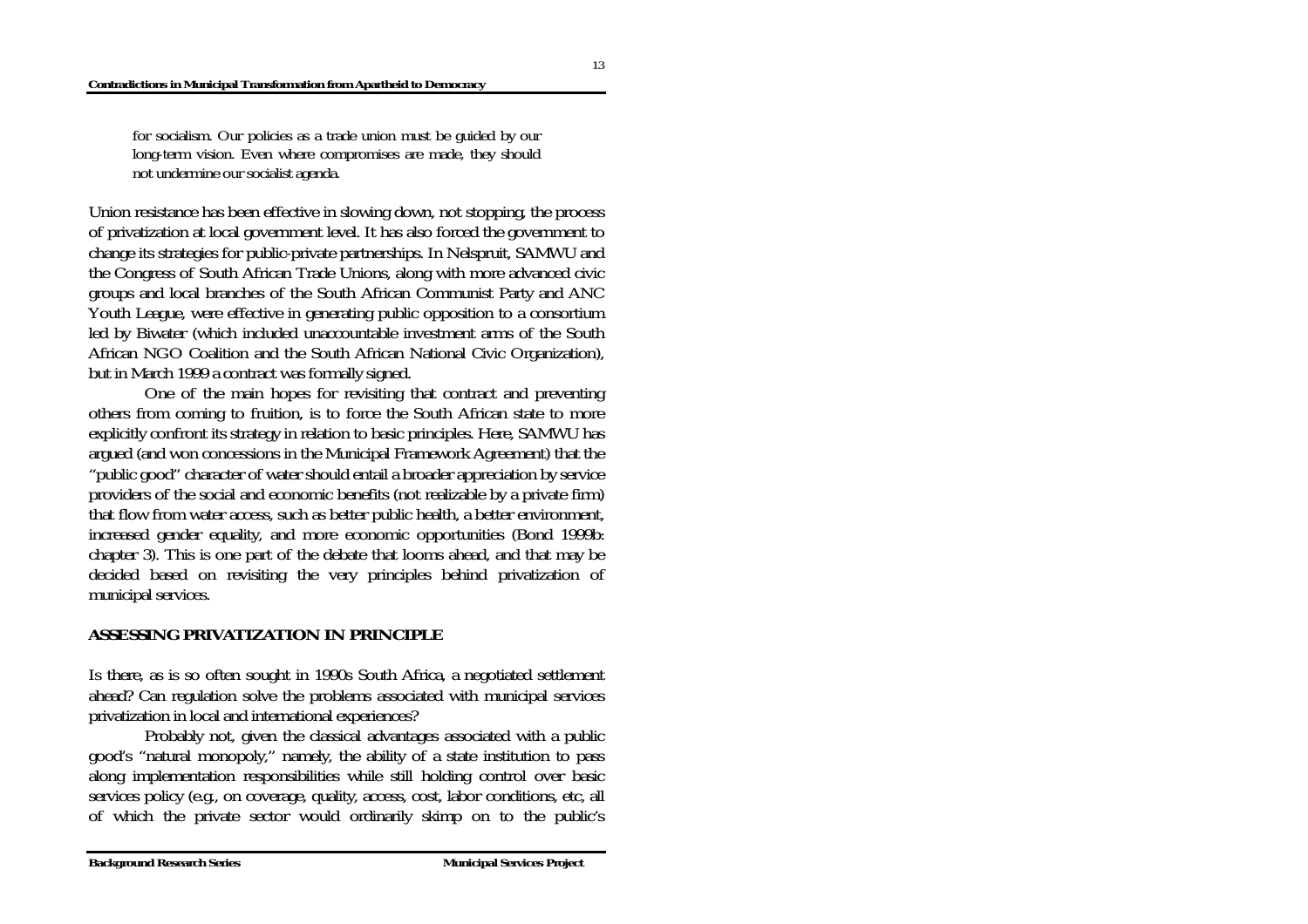detriment). The propensity of a private firm to, for example, provide crosssubsidies and lifeline tariffs, is extremely low, as a World Bank water expert (Roome 1995:50–51) explicitly warned Water Minister Kader Asmal in 1995 since sliding-scale tariffs favoring low-volume users "may limit options with respect to tertiary providers ... in particular private concessions [would be] much harder to establish"—as part of a lobbying campaign to dissuade him from invoking cross-subsidies.

 The extent to which a natual public monopoly is replaced by a private one--oblivious to the prospects for identifying public-good social benefits- gives rise to yet more concern. In late 1998, Lyonnaise des Eaux announced plans to establish multipurpose utility monopolies covering water, sanitation, refuse, roads, cable TV, and telephones, to be payable through a single bill, with the city of Casablanca already witnessing the firm's pilot linkage of several privatized municipal services. Aware of this possibility, DCD (1998:56) acknowledged that "The Competition Bill [of mid-1998] could create opportunities for consumers of municipal services to challenge various aspects of an MSP including tariff structures, tariff setting mechanisms and grants of monopoly rights to a service provider in both administrative and judicial forums"—but reassures firms that "the power of the Competition Tribunal to award costs to a respondent against whom a finding has been made may act to restrain consumers from initiating complaints."

 In other countries (beginning with Paris in 1985), the privatization of water was at the very least done in a manner that deliberately distinguished retail provision from distribution, and also established geographical divides (the Left Bank going to Lyonnaise des Eaux and the Right Bank to Générale des Eaux), thus allowing "for a compromise where there is still outside competition and larger markets beckon" (Lorrain 1997:117). Indeed, this raises the question of whether water and energy should be managed at a local or regional level (i.e., along politico-administrative boundaries) or based on geological, watershed/basin, or functional divides. Moreover, if water supply is separated from sewerage and roads, there is bound to be confusion, dislocation, and diminished accountability. By fragmenting responsibility for road works, refuse removal, and sanitation, residents will have to visit different company offices to register complaints, increasing the bureaucratic hurdles for consumers.

The thorniest questions are those bound up in politics and corruption,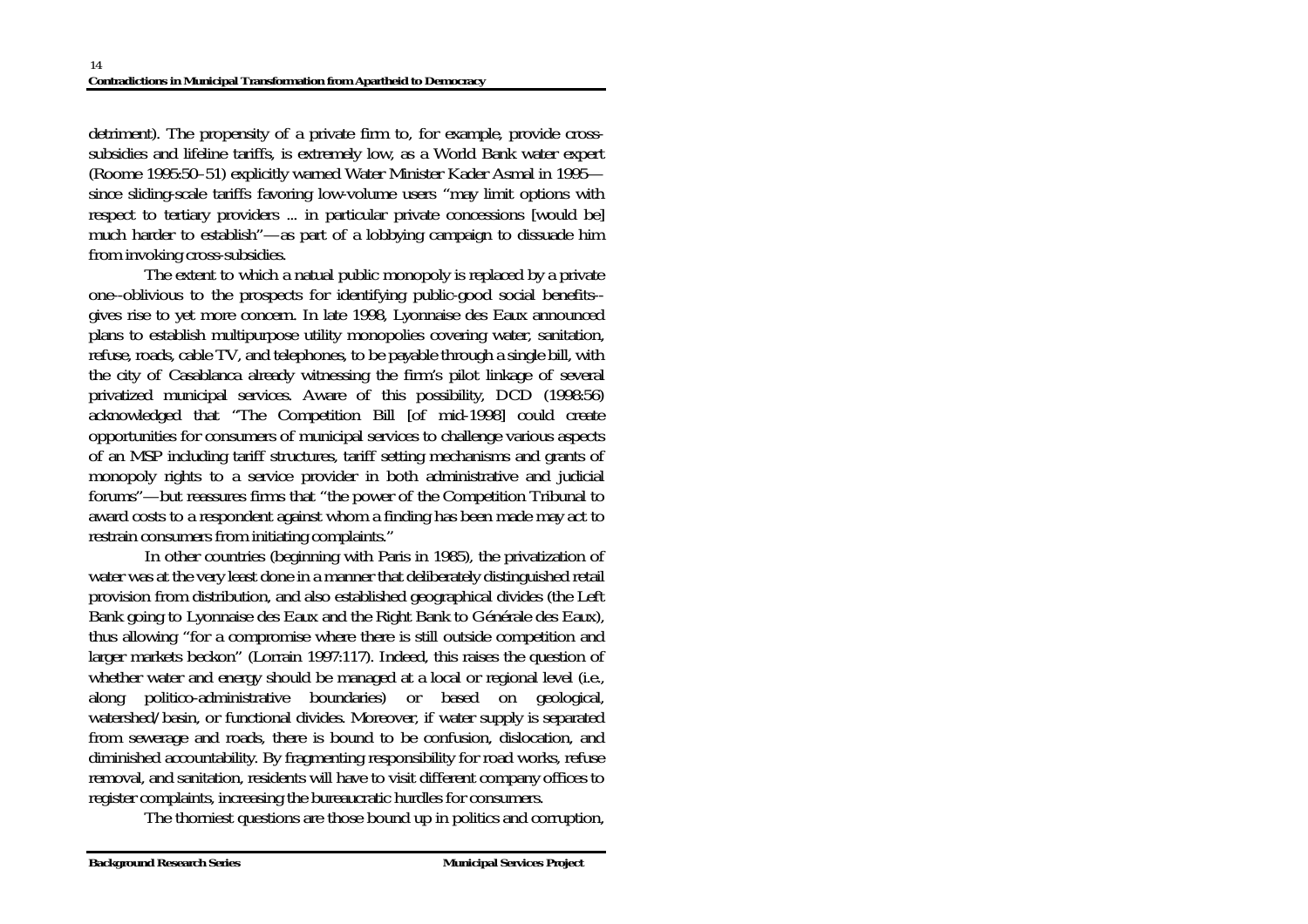and hence are least transparently considered in DCD and other official work. Many of the transnational services firms have dubious track records, and not just in the notorious kickbacks and bribes associated with privatization in Eastern Europe, Indonesia, and the like. Even in France, the mayor of the city of Grenoble was imprisoned for taking bribes from Lyonnaise des Eaux and its local partner (Barsoux 1997:16). In apartheid-era South Africa, WSSA's close association with repressive, corrupt bantustan regimes does not prove corruption in a commercial sense, but does show that unlike many other companies which disinvested, the French chose not only to stay but to accelerate their dealings with the most discredited elements of the apartheid regime. In several towns, WSSA signed agreements with unrepresentative white politicians and municipal administrations prior to democratic elections, and without going through a tender process (DCD 1998).

 Finally, if the "basic rationale" for privatization is that "MSP projects can save or avoid municipal expenditures" (DCD 1998:74), it should also be considered that a municipality has enormous burdens once a contract is signed: monitoring the concessionaire or contractor; undertaking expensive litigation in the event of disputes; establishing reliable, independent sources of information; and bearing the political and financial costs of failure. Typically, the municipality is prevented from taking direct action on complaints.

### **CONCLUSION**

The struggle against apartheid was both a struggle against the politico-juridical system of racism and for improved quality of life. Improved residential infrastructure and service delivery are among the most crucial objectives of public policy, by all accounts. Many of the aspirations and concrete demands of South Africa's oppressed peoples are reflected in the 1994 *Reconstruction and Development Program* (RDP) and the 1996 Constitution--in particular, the entitlement to decent standards of services.

 Despite this mandate to govern, there has been a clear continuity of policy between the late-apartheid era and democracy. Some key common features are an often untransformed bureaucracy, white consultants at the nerve center of policy making, influence by the World Bank or its proxies, the ascendance of a new breed of conservative bureaucrats, and the desire of large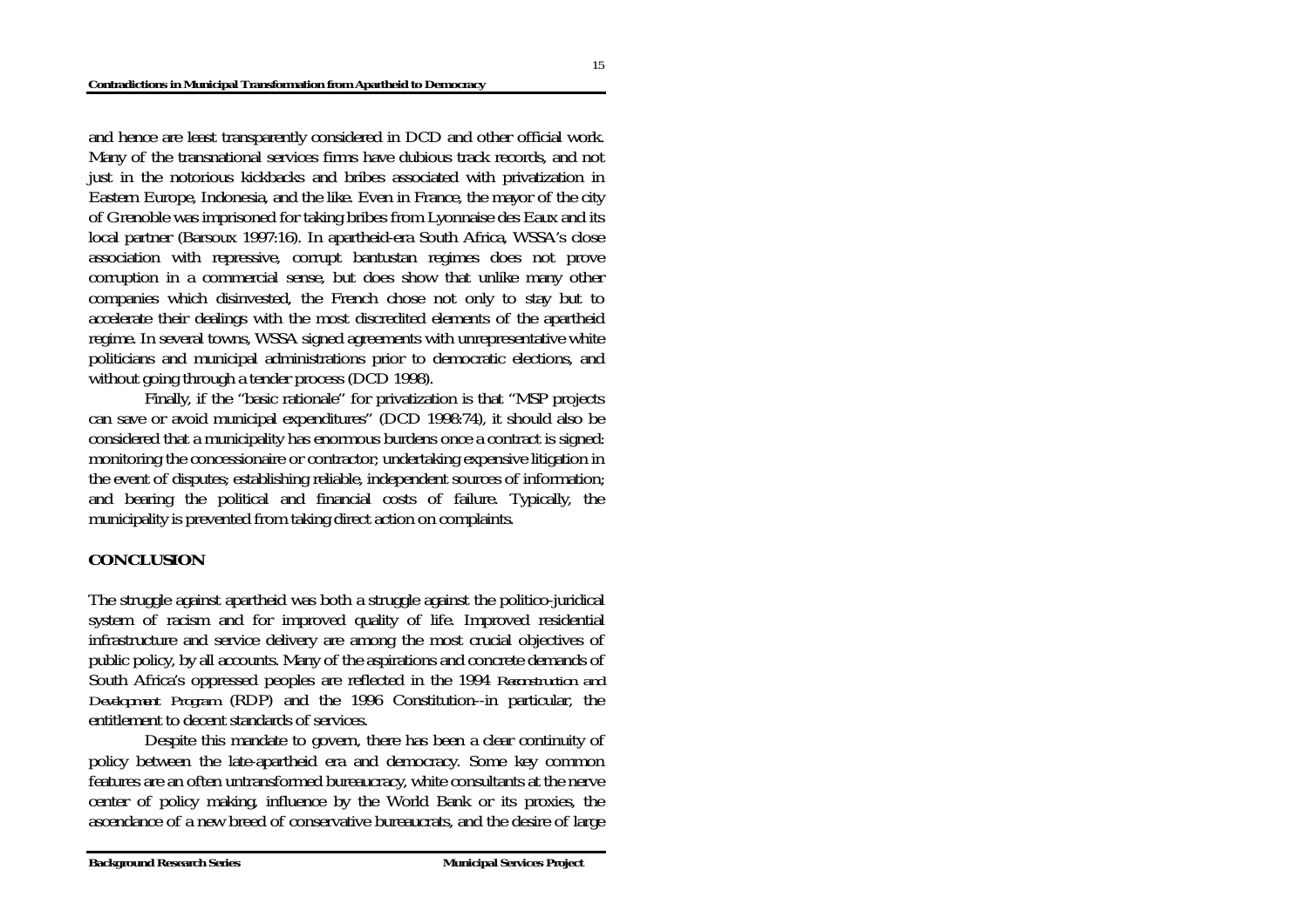international firms to capture potentially lucrative business opportunities in a context of deep, widening socioeconomic inequality. Moreover, there is a disturbing level of consensus in infrastructure-related departments and agencies that (1) users pay, (2) standards should be relatively low, and (3) privatization should be regularized.

 Is an alternative to privatized municipal service delivery possible? One proposal advocated by social-change activists from community organizations and associated NGOs, compatible with the Constitution and RDP, was a universal free lifeline to all South African consumers for the first block of water (50 liters of water per person each day) and electricity (approximately 1 kilowatt hour per day) with steeply rising prices for subsequent consumption blocks. There would be no need, in this policy framework, for means-testing or a complex administrative apparatus, nor would complete service cutoffs feature. Recurrent consumption expenses would be paid for entirely from within each sector, although an additional 10 percent expenditure would be needed, beyond what has already been budgeted, to finance the added capital costs (totaling R120 billion over ten years, a reasonable investment in relation to late 1990s GDP of R600 billion and an annual state budget of R200 billion).

 Where social-change advocates have come up short, however, is in turning an extensive series of mid- and late 1990s riots over municipal services—which, tragically, included the assassination of an ANC mayor known for his willingness to cut off power and water, as well as the burning of several ANC councilors' houses—into more sustained, constructive political pressure (this partly reflected the demobilization of the national "civic association" movement during the late 1990s). In contrast to an alliance between DCD and the big business lobby within the National Economic Development and Labour Council (the stakeholder forum at which state policies were often debated), the progressive forces failed, especially in 1996–97, to successfully contest the intensification of services commodification. Notwithstanding firm opposition by SAMWU, central government continued to advocate the privatization of municipal services.

 Also at stake in all of this was, as ever, the degree to which a capitalist state in league with big business could construct a "social wage" policy framework that had, as a central objective, maintaining relatively low upward pressure on the private-sector wage floor; in other words, by keeping monthly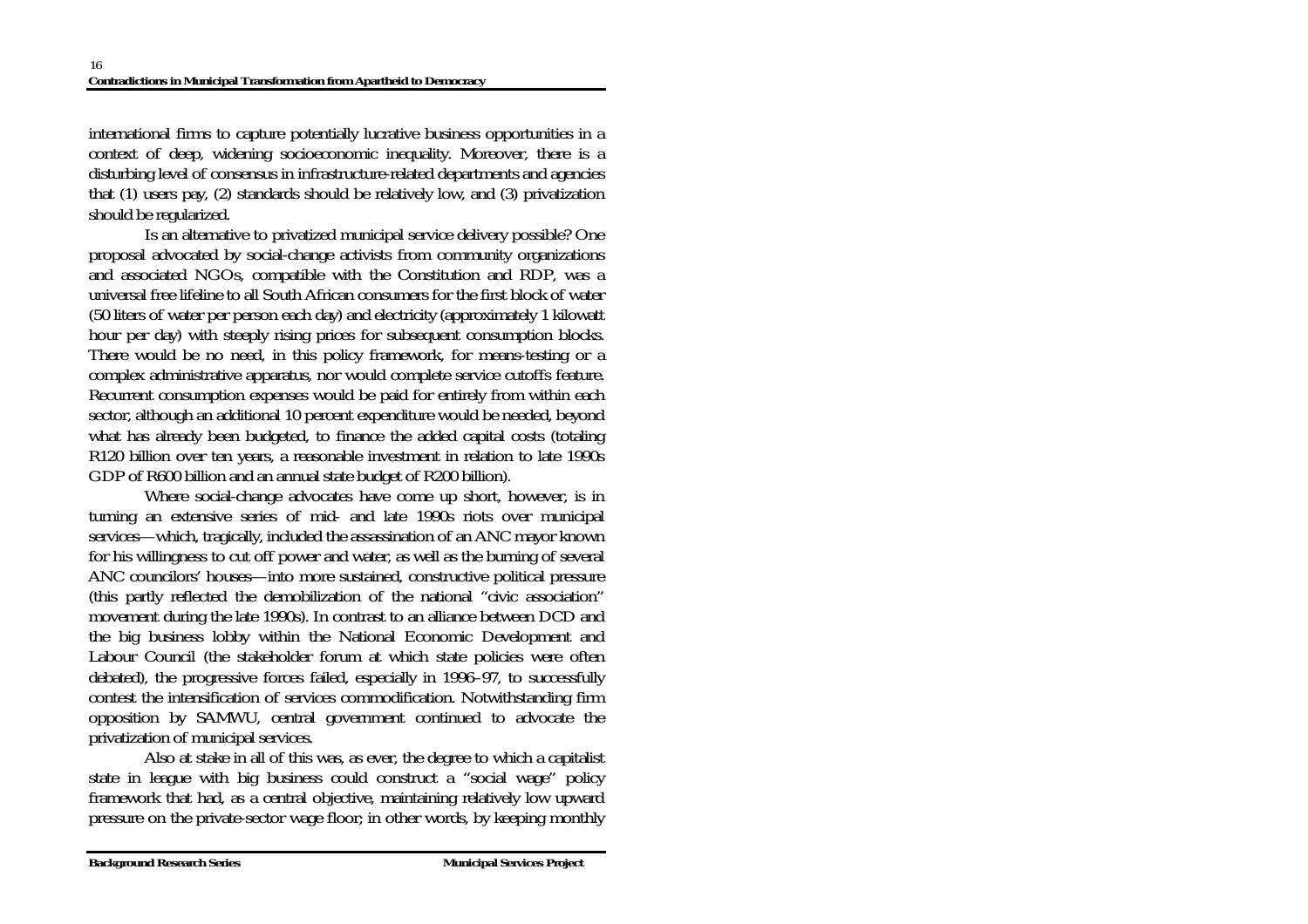operating costs of services low through denying workers access to flush toilets, hot plates, and heating elements, DCD also reduced the pressures that workers would otherwise have to impose upon their employers for wages sufficient for the reproduction of labor power. Privatization of services is a corollary of ultracommodification at a time the social wage is being slashed.

 In very practical ways, the labor and social movements were too weak to successfully contest the broader neoliberal trajectory, and not even the strongest rhetorical and technical critiques could have made up for lack of political clout. What looms ahead--as more than half of South Africa's municipalities face formal bankruptcy at the turn of the century due to declining central-local grants and low levels of service payments by residents--is a stark scenario in which sufficient unpopularity with ANC rule emerges so as to generate conditions amenable to a more progressive backlash either within the Alliance or, around the time of the 2005 election, the emergence of a leftwing alternative to the ruling party. Until then, it will be up to activists in civil society organizations, probably led by SAMWU in key sites of privatization struggles and potentially joined by a nascent alternative civic movement, to remind society at large that the transition from late-apartheid to postapartheid privatized infrastructure policy is rife with untenable contradictions.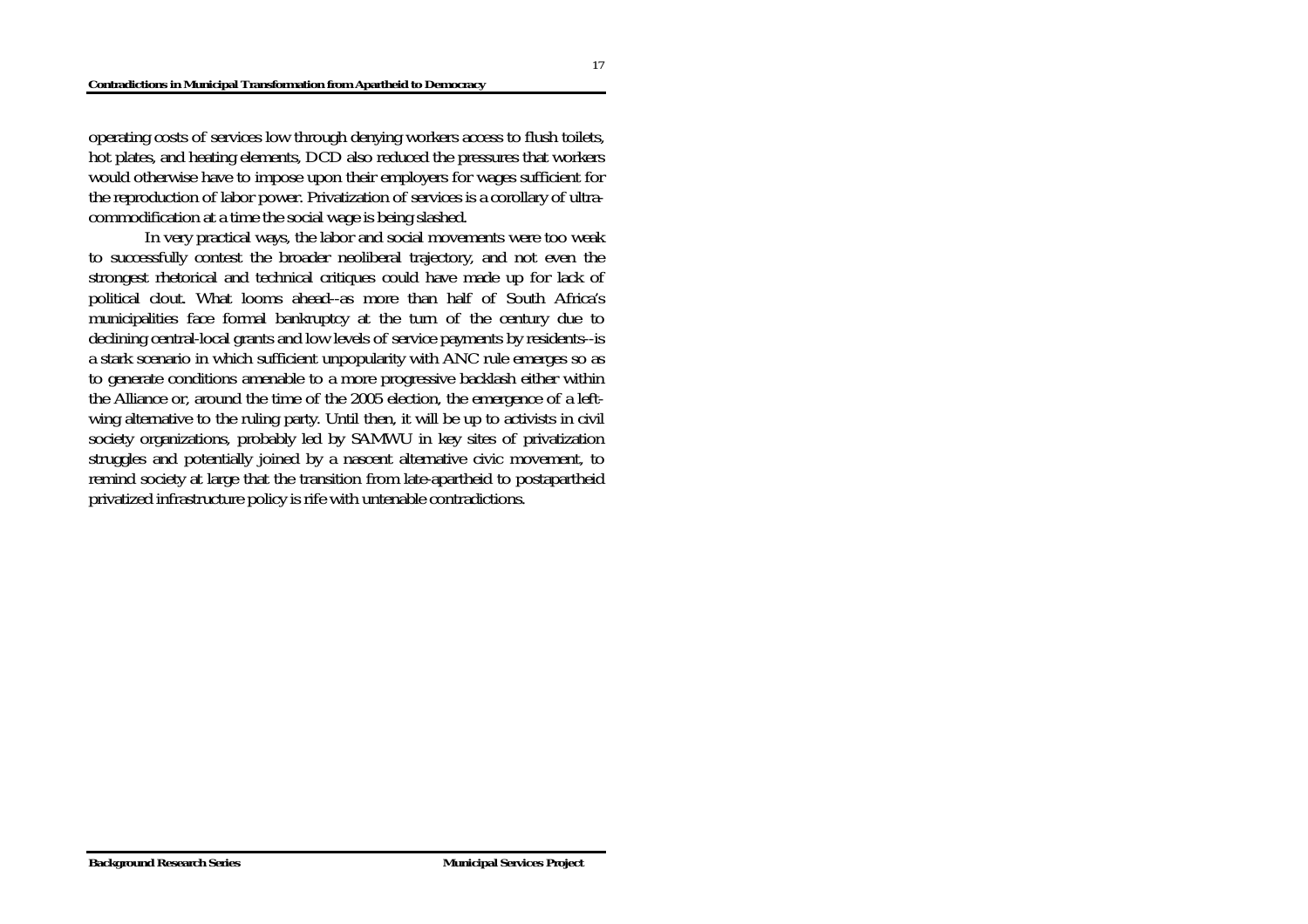## **REFERENCES**

Barsoux, J.L. (1997), "Elitism in Action," *French Management*. London, Cassel.

Bond, P. (2000a), *Elite Transition: From Apartheid to Neoliberalism in South Africa*, London, Pluto Press.

\_\_\_\_\_\_\_\_ (2000b), *Cities of Gold, Townships of Coal: South Africa's New Urban Crisis*, Trenton, Africa World Press.

Bakker, K. (1998), "An Evaluation of Some Aspects of Mvula's Participation in BoTT," Unpublished paper, Oxford University Department of Geography, Oxford, September.

Department of Constitutional Development (1997), *Municipal Infrastructure Investment Framework*, Pretoria.

\_\_\_\_\_\_\_\_\_\_\_\_\_\_\_\_\_\_\_\_\_\_\_\_\_\_\_\_\_\_\_\_\_\_\_\_\_\_\_\_ (1998), *Draft Regulatory* 

*Framework for Municipal Service Partnerships*, Pretoria, August.

Department of Water Affairs and Forestry (1994), *White Paper on Water and Sanitation*, Pretoria.

## Everite, **(1996),** *Annual Report.*

Goubert, J.P. (1986), *The Conquest of Water*. Princeton: Princeton University Press.

Green, N. (1994), "Water Industry Best Practices" *Journal of American Water Works Association*, March 1994.

Hemson, D. (1997), "Privatisation, Public-Private Partnerships and Outsourcing: The Challenge to Local Governance," Paper presented to the *Local Government White Paper* Research Process, Johannesburg, August.

Klerck, G. (1997), "Local Government, new burdens" *South African Labor Bulletin*, Vol. 21 No.4.